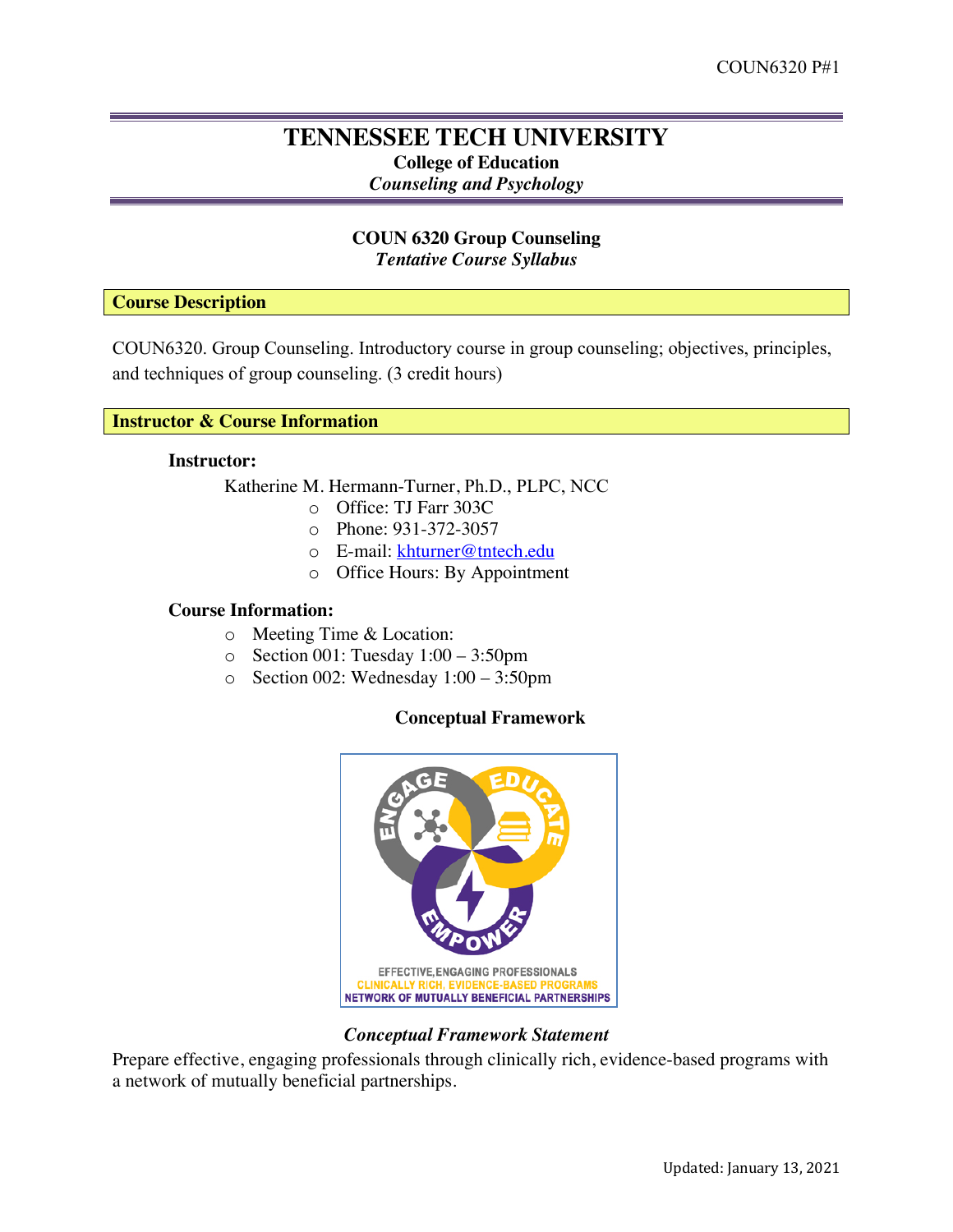**Prerequisites**

Prerequisite: COUN 6300, COUN 6360, and COUN 6362. *Admission to a licensure-track program in Counseling & Psychology.* 

*Recommended Co-Requisite: COUN 6800*

# **Texts and References**

### **Required:**

Corey, Corey, & Corey (2018). Groups: Process and Practice, 10th Edition. Cengage. ISBN- 9781337111850

Tk20 assessment system. Link to Tk20

### **Supplemental Text:**

American Psychological Association. (2020). *Publication manual of the American Psychological Association* (7th ed.). Author.

### **Assigned Readings:**

All assigned readings are outlined on the Course Calendar of this syllabus.

**IDEA Essential and Important Learning Objectives Associated to this Course**

1. Learning to apply course material (to improve thinking, problem solving, and decisions).

2. Developing specific skills, competencies, and points of view needed by professionals in the field most closely related to this course.

3. Learning to apply knowledge and skills to benefit others or serve the public good.

# **Tk20 at TTU**

TTU's College of Education uses Tk20, a comprehensive data and reporting system to improve our processes, manage student transition points, and track key assessments in program coursework. All students, regardless of affiliated major and college, enrolled in courses requiring Tk20 must purchase an account and submit the appropriate coursework. Failure to purchase Tk20 can result in a zero for Tk20 assignments and/or final course grade reduced a full letter. The one-time-only system cost is \$133.33 at the university bookstore, and your account is valid for seven years. You will be asked to access Tk20 for a variety of tasks, including coursework, advisement, field/clinical experiences, portfolios, and key program assessments. Access the TTU Tk20 website for more details.

## **Course CACREP Objectives/Student Learning Outcomes**

# **CACREP Standards F.6.a – h.**

| <b>Standard</b> | <b>Outcome</b> | Reading | <b>Formative</b> | Summative |
|-----------------|----------------|---------|------------------|-----------|
|                 |                |         |                  |           |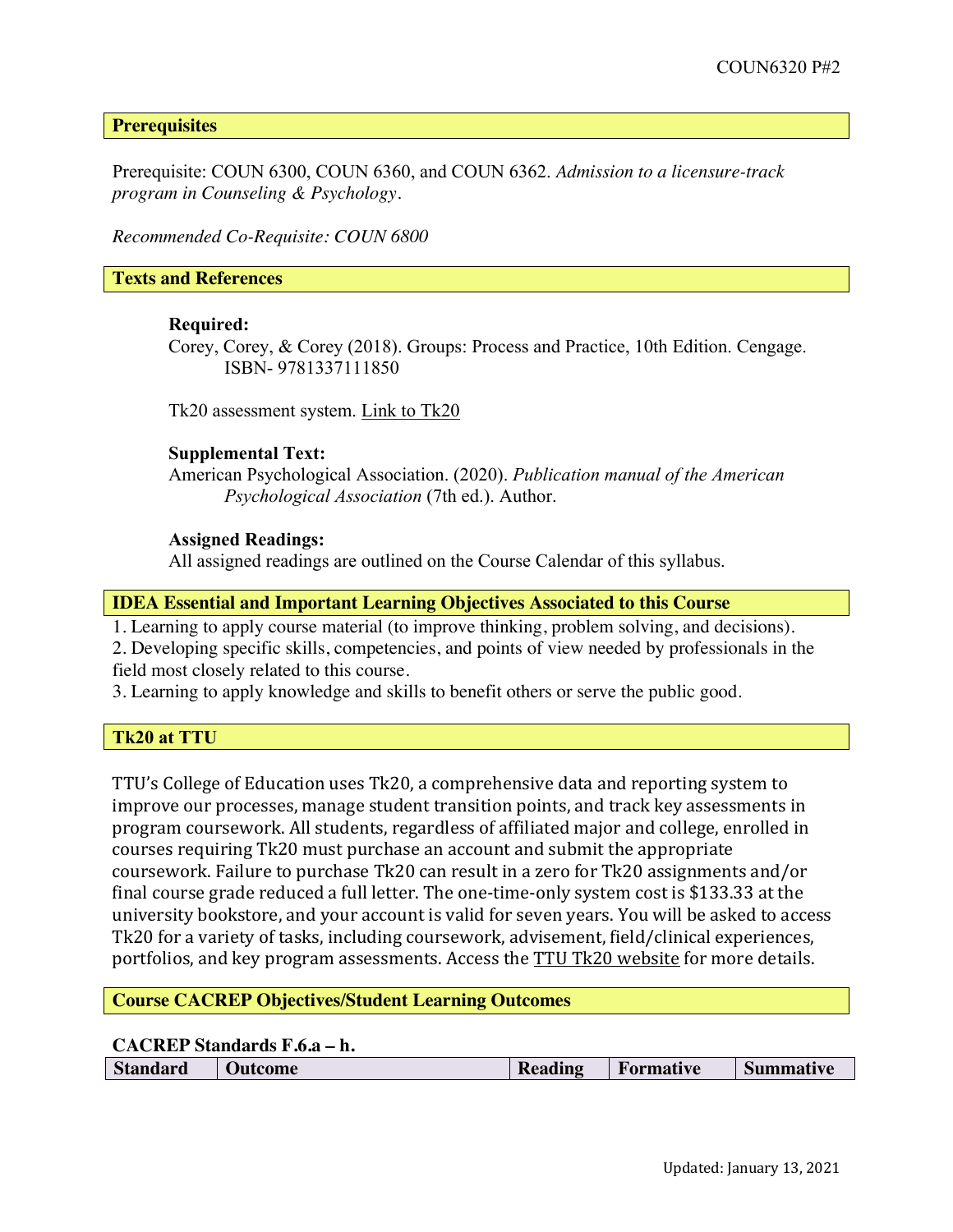| 2.F.6. a.<br>2.F.6.b.                                         | Students will identify theoretical<br>foundations of group counseling and<br>group work.<br>Students will describe dynamics<br>associated with group process and<br>development                                                            | Corey<br>Chapter 4<br>Corey<br>Chapters<br>$5-9$ | Weekly<br>Group<br>Participation<br><b>AP</b> Notes<br>Quizzes<br>Weekly<br>Group<br>Participation | Group<br>Facilitation<br>Group<br>Facilitation         |
|---------------------------------------------------------------|--------------------------------------------------------------------------------------------------------------------------------------------------------------------------------------------------------------------------------------------|--------------------------------------------------|----------------------------------------------------------------------------------------------------|--------------------------------------------------------|
| 2.F.6.c.                                                      | Students will identify therapeutic<br>factors and how they contribute to<br>group effectiveness                                                                                                                                            | Corey<br>Chapter 8                               | <b>AP</b> Notes<br>Quizzes<br>Weekly<br>Group<br>Participation<br><b>AP</b> Notes<br>Quizzes       | Group<br>Facilitation                                  |
| 2.F.6.d.                                                      | Students will identify characteristics<br>and functions of effective group<br>leaders                                                                                                                                                      | Corey<br>Chapter 2                               | Weekly<br>Group<br>Participation<br><b>AP</b> Notes<br>Quizzes                                     | Group<br>Facilitation                                  |
| 2.F.6.e.                                                      | Students will discuss approaches to<br>group formation, including<br>recruiting, screening, and selecting<br>members.                                                                                                                      | Corey<br>Chapter 5                               | Weekly<br>Group<br>Participation<br><b>AP</b> Notes<br>Quizzes                                     | Group<br>Proposal                                      |
| 2.F.6.f.                                                      | Students will identify types of<br>groups and other considerations that<br>affect conducting groups in varied<br>settings.                                                                                                                 | Corey<br>Chapter 1                               | Weekly<br>Group<br>Participation<br><b>AP</b> Notes<br>Quizzes                                     | Group<br>Proposal                                      |
| 2.F.6.g.                                                      | Students will discuss ethical and<br>culturally relevant strategies for<br>designing and facilitating groups.                                                                                                                              | Corey<br>Chapters<br>1,3                         | Weekly<br>Group<br>Participation<br><b>AP</b> Notes                                                | Group<br>Proposal                                      |
| 2.F.6.h.                                                      | Students will participate in direct<br>experiences in which students<br>participate as group members in a<br>small group activity, approved by<br>the program, for a minimum of 10<br>clock hours over the course of one<br>academic term. | Corey<br>Chapter<br>N/A                          | Weekly<br>Group<br>Participation<br><b>AP</b> Notes<br>Quizzes                                     | Group<br>Facilitation                                  |
| Contextual<br>Dimensions:<br>School<br>Counseling<br>5.G.3.f. | Student will communicate<br>understanding of techniques of<br>personal/social counseling in school<br>settings (school counseling students)                                                                                                | Corey<br>Chapter 10                              | Weekly<br>Group<br>Participation<br><b>AP</b> Notes<br>Quizzes                                     | Group<br>Facilitation if<br>in school<br>setting or in |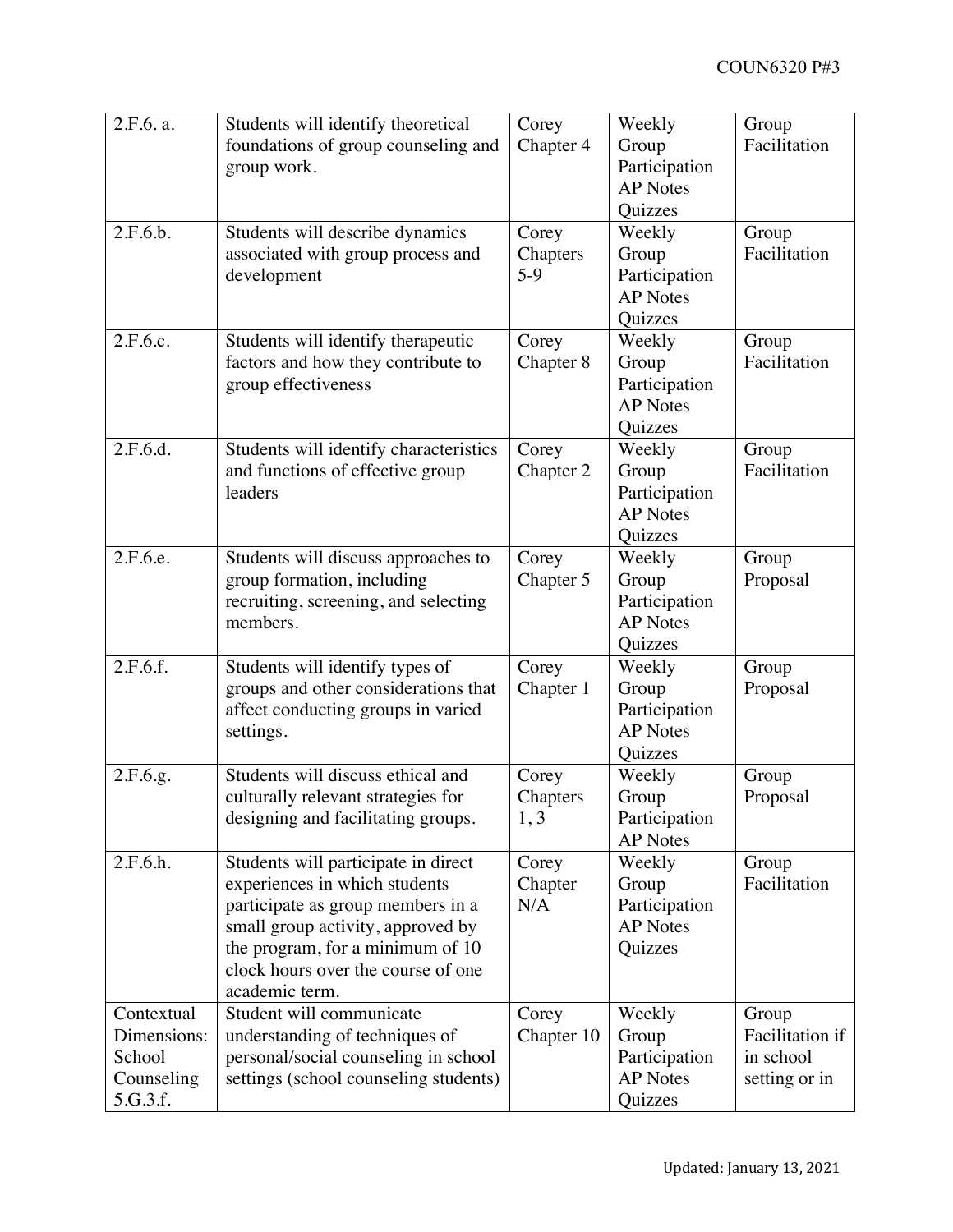|                                                                 |                                       |            |                 | Group<br>Project |  |
|-----------------------------------------------------------------|---------------------------------------|------------|-----------------|------------------|--|
| NASP Standards for Graduate Preparation of School Psychologists |                                       |            |                 |                  |  |
| 2.4                                                             | School psychologists have             | Corey $1-$ | Weekly          | Group            |  |
| Intervention                                                    | knowledge of bio-logical, cultural,   | 11         | Group           | Proposal         |  |
| s and                                                           | developmental, and social             |            | Participation   |                  |  |
| Mental                                                          | influences on behavior and mental     |            | <b>AP</b> Notes | Group            |  |
| Health                                                          | health; behavioral and emotional      |            | Quizzes         | Facilitation     |  |
| Services to                                                     | impacts on learning and life skills;  |            |                 |                  |  |
| Develop                                                         | and evidence-based strategies to      |            |                 |                  |  |
| Social and                                                      | promote social-emotional              |            |                 |                  |  |
| Life Skills                                                     | functioning and mental health.        |            |                 |                  |  |
|                                                                 |                                       |            |                 |                  |  |
|                                                                 | School psychologists, in              | Corey 1-   | Weekly          | Group            |  |
|                                                                 | collaboration with others,            | 11         | Group           | Proposal         |  |
|                                                                 | demonstrate skills to use assessment  |            | Participation   |                  |  |
|                                                                 | and data-collection methods and to    |            | <b>AP</b> Notes | Group            |  |
|                                                                 | implement and evaluate services       |            | Quizzes         | Facilitation     |  |
|                                                                 | that support socialization, learning, |            |                 |                  |  |
|                                                                 | and mental health.                    |            |                 |                  |  |
|                                                                 |                                       |            |                 |                  |  |

# **Student Responsibilities**

The following dispositions summarize the responsibilities accepted by the student participating in this course. Counseling and Psychology Graduate Program Information

- 1. **Scholarship** (mastery in coursework and competency in application)
- 2. **Responsibility** (acceptance of ownership of personal, academic, and professional development and behavior)
- 3. **Respect for Diversity** (recognition of the needs and values of individuals)
- 4. **Effective Communication** (ability to communicate clearly verbally and in writing, and to accept new ideas and constructive feedback)
- 5. **Reflection** (ability to asses one's own decision making process and recognize consequences of behavior)
- 6. **Professional Behavior** (recognition of ethical, legal, and professional standards of conduct)
- 7. **Critical Thinking** (capability for critical thinking and real world problem-solving)

**Major Teaching Methods**

Instruction will consist of lecture, demonstration, role-play, group participation, small reflection and writing assignments, and supervised feedback.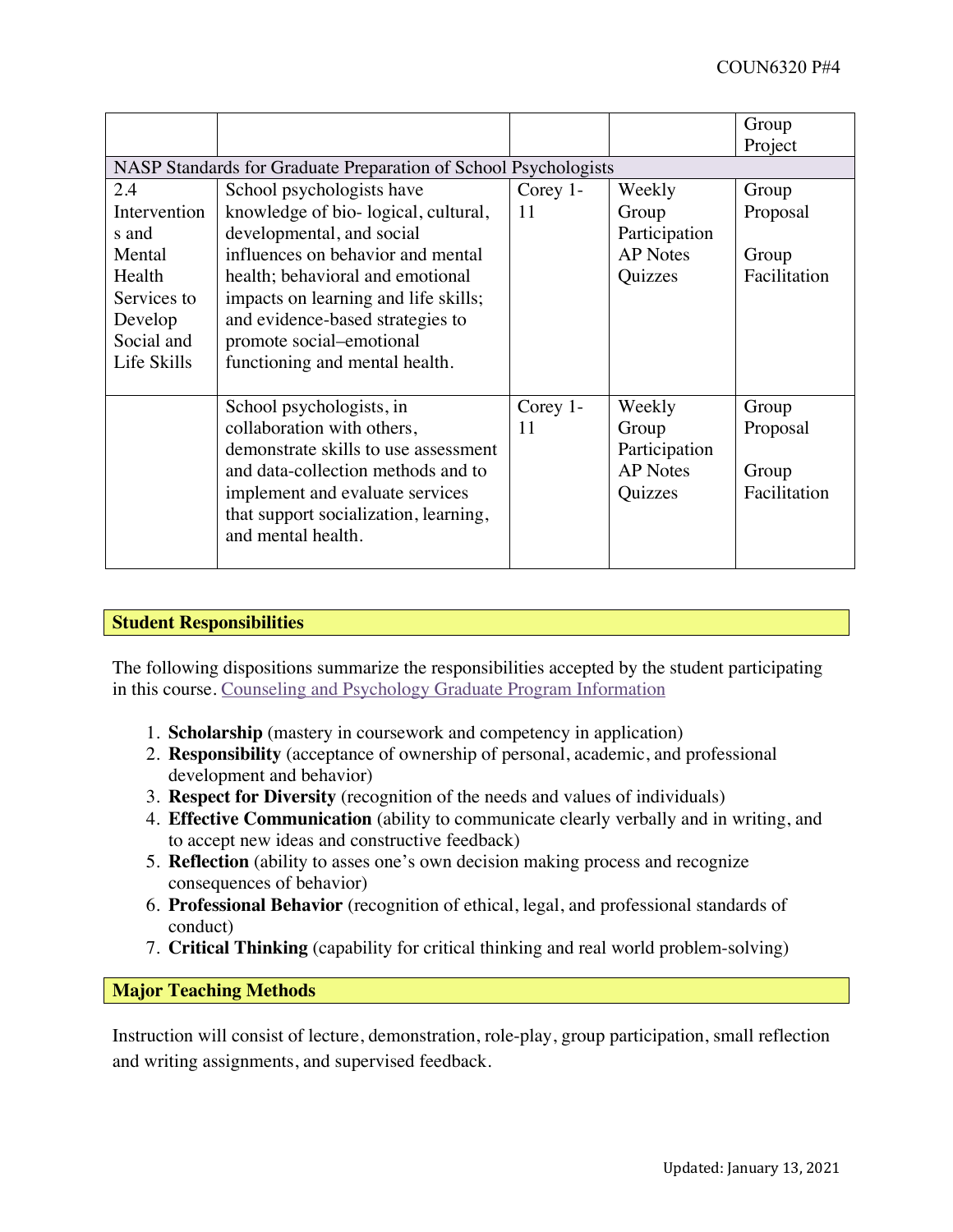# **Special Instructional Platform/Materials**

# **Instructional Materials**

- A. iLearn
- B. laptop/computer

# **Topics to Be Covered:**

- 1. Introduction to Group Work.
- 2. The Group Counselor.
- 3. Ethical and Legal Issues in Group Counseling.
- 4. Theories and Techniques of Group Counseling.
- 5. Forming a Group.
- 6. Initial Stage of a Group.
- 7. Transition Stage of a Group.
- 8. Working Stage of a Group.
- 9. Final Stage of a Group.
- 10. Groups in School Settings.
- 11. Groups in Community Settings.
- 12. CPCE-Prep on Group Counseling

# **Grading and Evaluation Procedures**

The following assessment procedures will be used to evaluate students' knowledge of the course.

# **Category Assignment Percentage Overall Category Weight** Learning Goals & Outcomes Learning Goals for the Semester | 2% 5% AP Composite Note Paper 19% Quizzes Chapter Quizzes 22% 25% CPCE/NCE-Prep Group Quiz 3% 25% Group Experiences Group Participation 25%  $\frac{\text{Weekly AP Notes}}{45\%}$  15% Group Experience in the Throup Experience in the two states of the state of the state of the state of the state of the state of the state of the state of the state of the state of the state of the state of the state of the state of the state of t Group Facilitation Lead a Group in Class 8% 10% 10% Group Competency Group Plan Proposal 15% 15% 15% **Total 100%**

# **Evaluation and Assessment Procedures**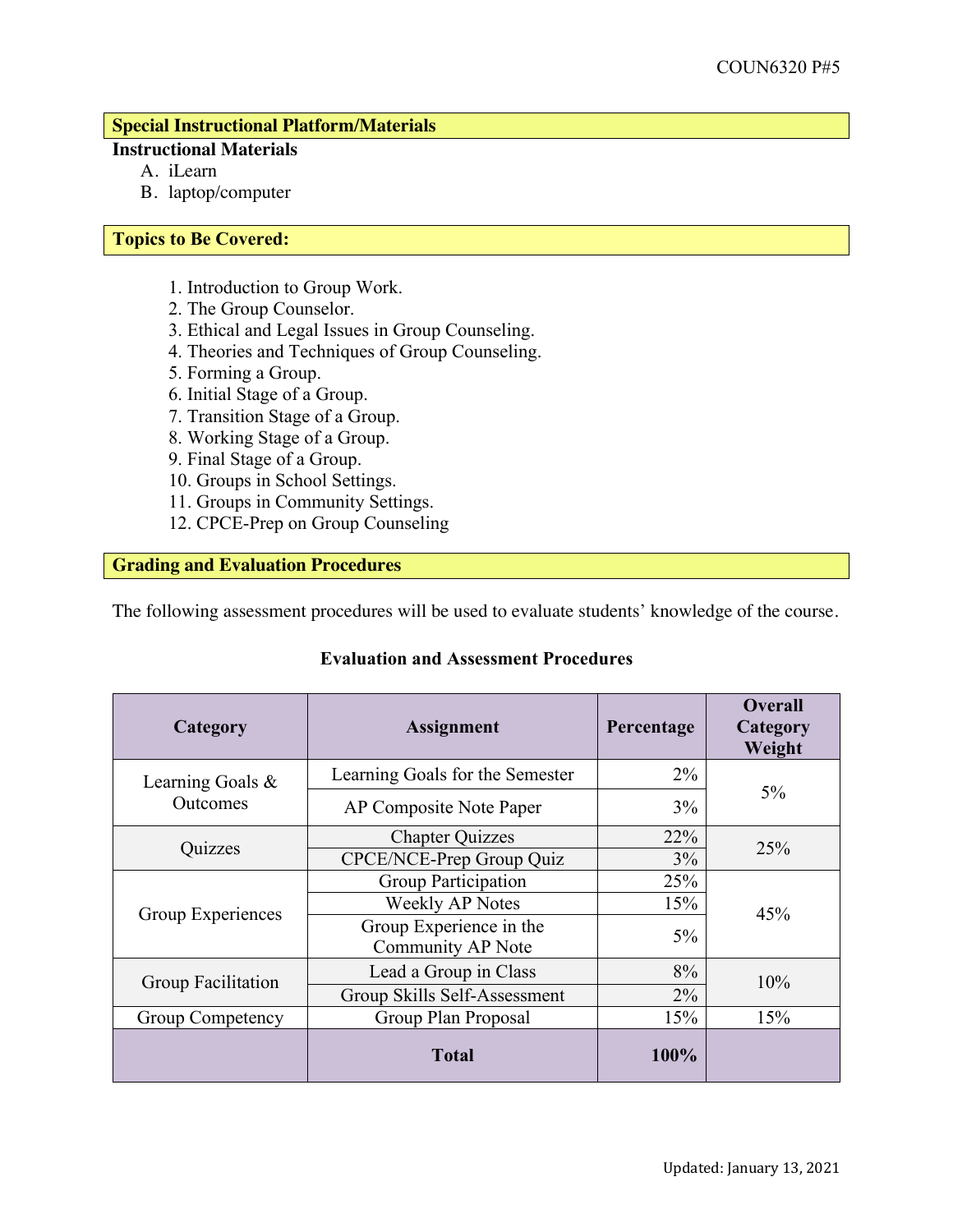All course requirements will be used to determine student's achievement of the course objectives listed under section "assignments and related policy" of this syllabus. All required assignments would be given a specific grade. Final course grades will incorporate the grading system as follows:

# **Grading Scale**

|              | $93 - 100$ |
|--------------|------------|
| B            | $85 - 92$  |
| C            | $77 - 84$  |
| Ð            | $69 - 76$  |
| $\mathbf{F}$ | <68        |

A grade of an A or B demonstrates Competency Skills level, while any grade C and below does not. In addition, a grade of an "I" is given only when a valid rationale for such a grade is presented and terms for completion of the course are agreed upon.

#### **Late Assignments**

All submitted work is final. Your submissions should reflect your best professional effort. **All assignments should be completed on or before the announced due date.** Ten percent will be deducted from an assignment each day it is late. It is the student's responsibility to ensure assignments are submitted on time. All submitted work is final. Your submissions should reflect your best professional effort.

### **Assignment Format**

ALL assignments should be typed, double-spaced, 12-point Times New Roman font, and adhere to APA guidelines (APA Publication Manual, 7th ed.). Assignments not meeting these minimum standards will be returned and counted as late.

## **Additional Evaluation Areas**

Exploring methods of group facilitation and participating in group dynamics is an exciting, eyeopening, complex and risky business. There are many new concepts to learn, understand, practice, and experience. However, group dynamics cannot be effectively taught or learned by simply sharing concepts. The students participating in this course inherently make up a group. These dynamics provide a unique and wonderful environmental opportunity for in vivo, experiential, and interactive group learning.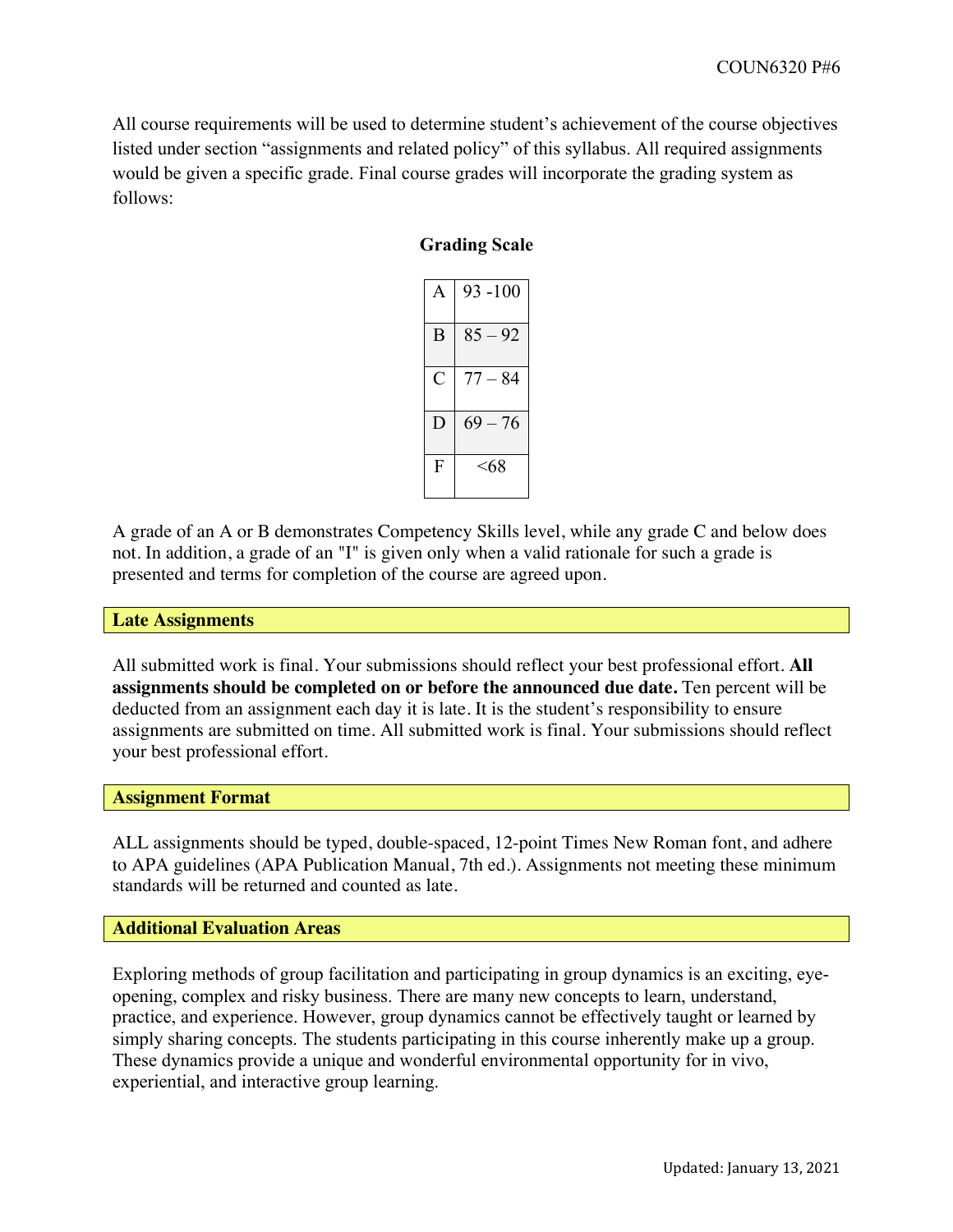Students are encouraged to take some risks, take some chances, but above all, to approach the course with an open mind. Our goal is to learn about and practice group dynamics. This will help you remember how your clients may experience being a member of a group. It is important to note, our group work in class is intended to be moderate-intensity process group work; the task is to experience and apply group dynamics. While introspective learning can be therapeutic at times, the work we do in group <u>for this class is NOT intended to be therapy.</u>

Pay close attention to those who facilitate the group processes. They also provide you with models of group facilitation (albeit, models you may or may not want to emulate). Moreover, **respect** all the members of the group. Each group member has the right to "pass" at any time, for any reason. This right will be respected; though, it is reasonable to expect to be "challenged" at times by the group. Lastly, the information shared in group can be personal in nature.

Group dynamics occur in a variety of settings for a variety of reasons. Each class will be split into two major parts. The first part of class will be devoted to information sharing, using a seminar format and interactive activities. Specifically, didactic course topics will include the history of group work, different types of group work, group facilitation, forming groups, group stages, group therapeutic factors, group facilitation with culturally diverse population and different age groups (life span), ethical issues specific to group work, and leading groups using various theoretical perspectives.

The second part of class will be devoted to experiential opportunities, primarily small group work. The class will divide into two-three small experiential groups. A student in each group will facilitate two groups each. This process format will provide experience participating in an actual small group, in order to address relevant, here-and-now thoughts, feelings, and behaviors.

*Experiential Groups:* Groups will meet during the second portion of class in breakout rooms through Zoom. Sessions will initially be facilitated by a doctoral student and will move on to cofacilitation with each of you. I will remain in the Zoom main room in case we choose to debrief as a class- process only, not content. Since the final number of students in the course may vary through the first week of classes, the number and structure of groups will be determined in class. Depending on the final number of students in the course, students may have the opportunity to volunteer for additional practice in facilitation or co-facilitation. If this is the case, instructions will be distributed in class.

**Confidentiality** must be maintained regarding information shared during group interactions. Students must read and sign an Informed Consent before participating in the work of the group.

## **Academic Misconduct Policy**

"Academic Misconduct" – any action or attempted action that may result in creating an unfair academic advantage for oneself or an unfair academic advantage or disadvantage for any other member or members of the academic community. This includes a wide variety of behaviors such as cheating, plagiarism, altering academic documents or transcripts, gaining access to materials before they are intended to be available, and helping a friend to gain an unfair academic advantage. Students who do any of these actions or attempted actions may receive a reduction in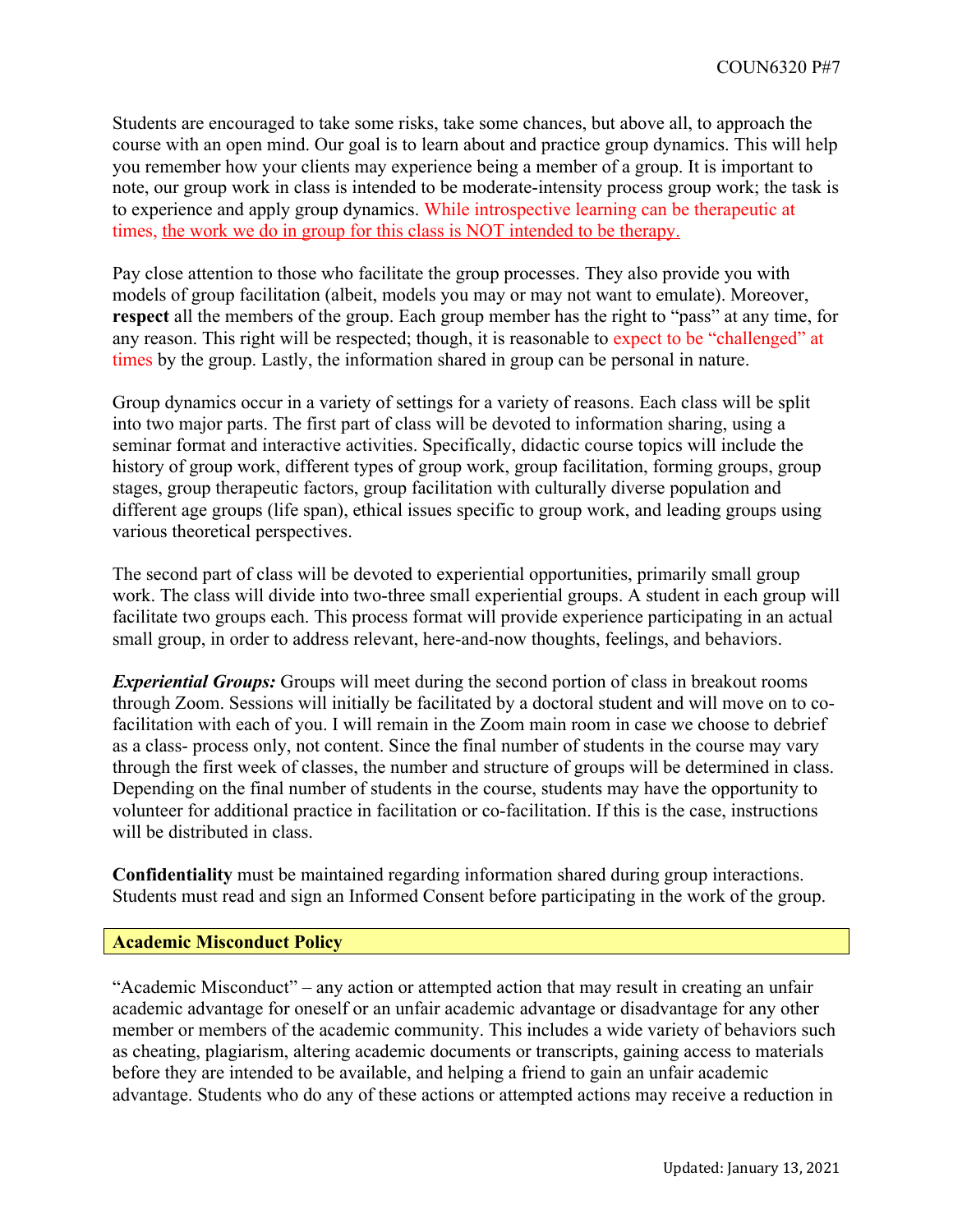grade on the assignment, an "F" or a "0" for the assignment, or an "F" for the course. All of the procedures will follow the guidelines established by the Student Academic Misconduct Policy No. 217 at Tennessee Technological University.

### **Attendance**

Attendance, on-time arrival, and working video capabilities (screens on the entire class) are expected and of the utmost importance in a class of this nature. If you foresee missing more than one class over the course of the semester, please see me. *Arriving late or leaving early is a disruption to the entire class; therefore, I ask that all candidates inform their classmates and myself if they are required to leave early or arrive late.* You are responsible for making sure you receive the necessary assignments and class notes you miss.

### **Class Participation**

Participation in class is essential to the value of the learning experience within this course. A student's grade may be affected negatively by low participation. In particular, the instructor will evaluate students' participation on the basis of the following criteria.

- a) Frequency and accuracy of feedback. Feedback should illustrate an understanding of the concepts presented in assigned readings and course lectures. Nonobjective feedback that does not address issues illustrated in the group sessions will not be considered accurate.
- b) Openness to feedback. Students' participation should illustrate a desire to seek and hear feedback. Students who make specific requests for feedback regarding their skills, interpersonal impact in role-plays as a counselor, effectiveness as a skills group member during feedback exchange, and developing counseling style illustrate openness to feedback.
- c) Implementation of feedback. Students' should illustrate the implementation of supervisor feedback.
- d) Willingness to participate as a group participant (see parameters for participation).

## **Assignments and Related Policy**

## **A) Reading Assignments**

Students are expected to complete all reading assignments per the Course Schedule.

## **B) Group participation**

Role-plays in the classroom setting are essential to simulate the counseling experience and represent the traditional counseling format. Role-plays will be performed in a group setting, in front of the class or in skills groups. In role-plays, it is necessary for students to function as both the client and the counselor. To simulate accurately the content, verbal, and nonverbal behaviors of the client in a counseling session, students may use but are not required to use scenarios based on personal experiences. The types of issues appropriate for role-plays will be discussed in detail in class. These types of experiential learning afford students the opportunity to self-observe skill development as well as receive feedback from both the instructor and peers. Please note the following:

1. To replicate the counselor professionalism, this class will strive to have information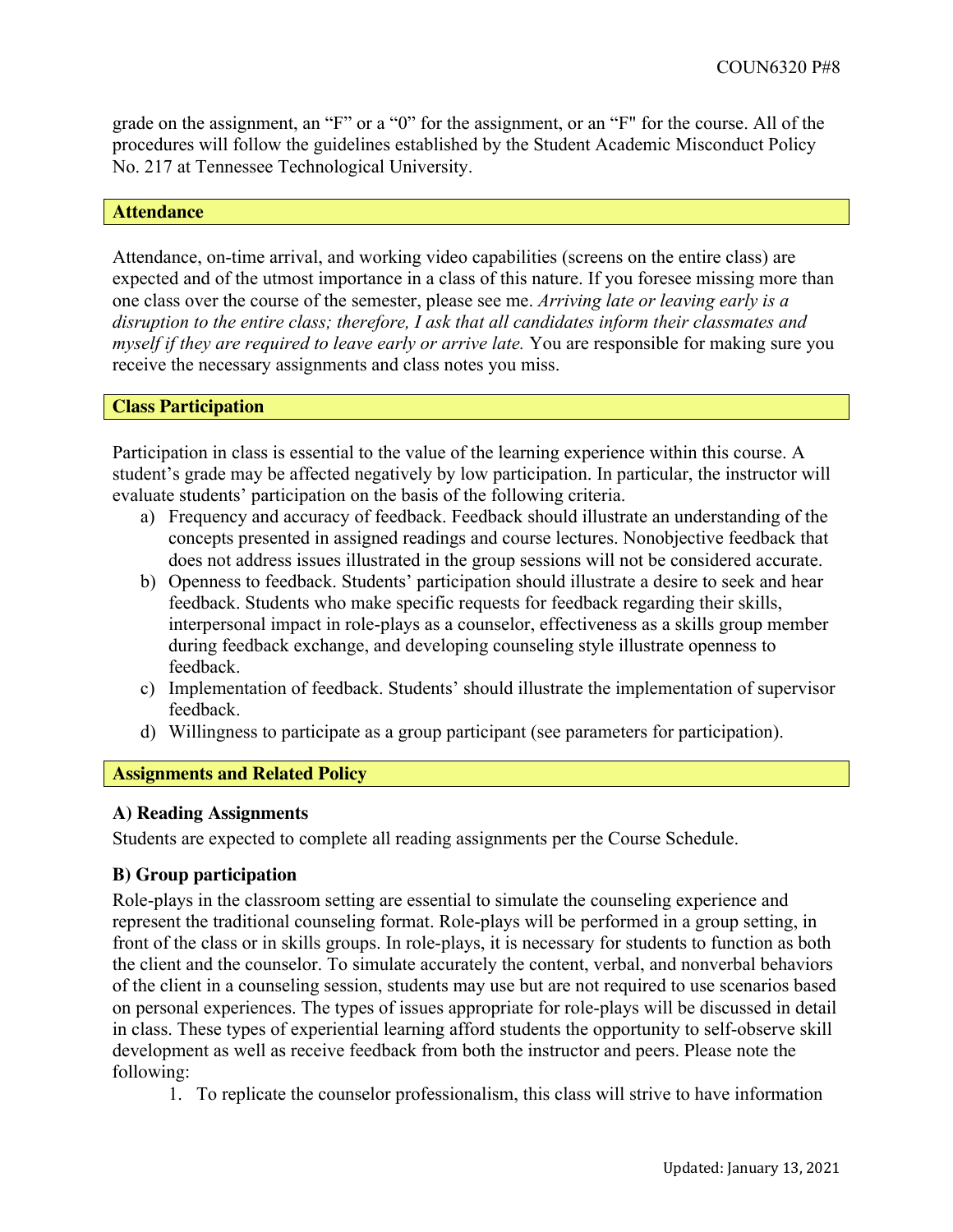shared by participants during groups as being considered confidential. Students are not to discuss groups outside of class with members of the class or with anyone not in class. Breach of group confidentiality is regarded very seriously and may result in an administrative withdrawal from the class.

- 2. As a counselor-trainee, students are not providing personal counseling or therapy.
- 3. In order to keep classroom exercises within the boundaries of an academic experience and not move into the realm of personal counseling, students are strongly encouraged not use current personal issues that disclosure to the group may cause embarrassment or unnecessary emotional distress to themselves or others.

# **C) Weekly Assessment & Plan (AP) Notes**

Each week a group meets (starting week four) you will complete an "AP Note" answering the following seven questions: What is the numerical grade would you give yourself in regard to participation in this group experience? How come? What is the greatest challenge you had in this week's group? Based on upon the readings, what are your thoughts about your group experience? How could you use this group to improve your thinking, problem solving, and decisions? How could you use this group to develop specific skills, competencies and points of views needed by professionals in your professional identity (SC, SP, CMHC)? And, How could you use this group to apply knowledge and skills to benefit others or serve the public good? These papers should be about one typed page in Times New Roman 12-point font and double spaced. Please do not mention any of your fellow students by name in your papers. Please use the template provided on iLearn. AP Notes are due before the following week's group.

## **D) Group Plan Proposal**

Each student will prepare a comprehensive written plan that s/he would follow in order to conduct a 6-8 week group. You are strongly encouraged to plan a group that you really may facilitate in the future. Topic, theoretical foundation, structure, documents, tasks, activities, termination, etc. will be created to match the clientele and context.

The Group Plan should include and will be evaluated on the following items: (1) statement of purpose/rationale for the group, (2) clientele description and membership process, (3) theoretical format of the group, (4) group ground rules plus time, place and frequency of meetings, (5) completely developed group documents/forms (e.g., informed consent form, written confidentiality statement, group ethics statement), (6) plan for publicizing or generating interest in the group, (7) selection of members and leaders (co-facilitators), (8) structure and specific tasks planned (e.g., ice breakers, goals and contracts, limit setting, promoting positive interchange, etc.) and order, based on group stages, you plan to conduct these tasks, (9) strategies for dealing with challenges (e.g., silent members, resisters, monopolizers, manipulators, clowns, sarcastic masks, redirectors, coalescing, colluding, etc.), and (10) termination procedures.

You are encouraged to consult with the course instructor regarding your group focus/purpose/topic. This assignment equates to a research paper and should be completed thoroughly and carefully. Incorporate as much as you can from course readings and discussion. Students are to cite and reference (text and reference list) at least five (5) outside resources. The Group Plan should be about 8 to 10 pages, written in APA style, typed using Times New Roman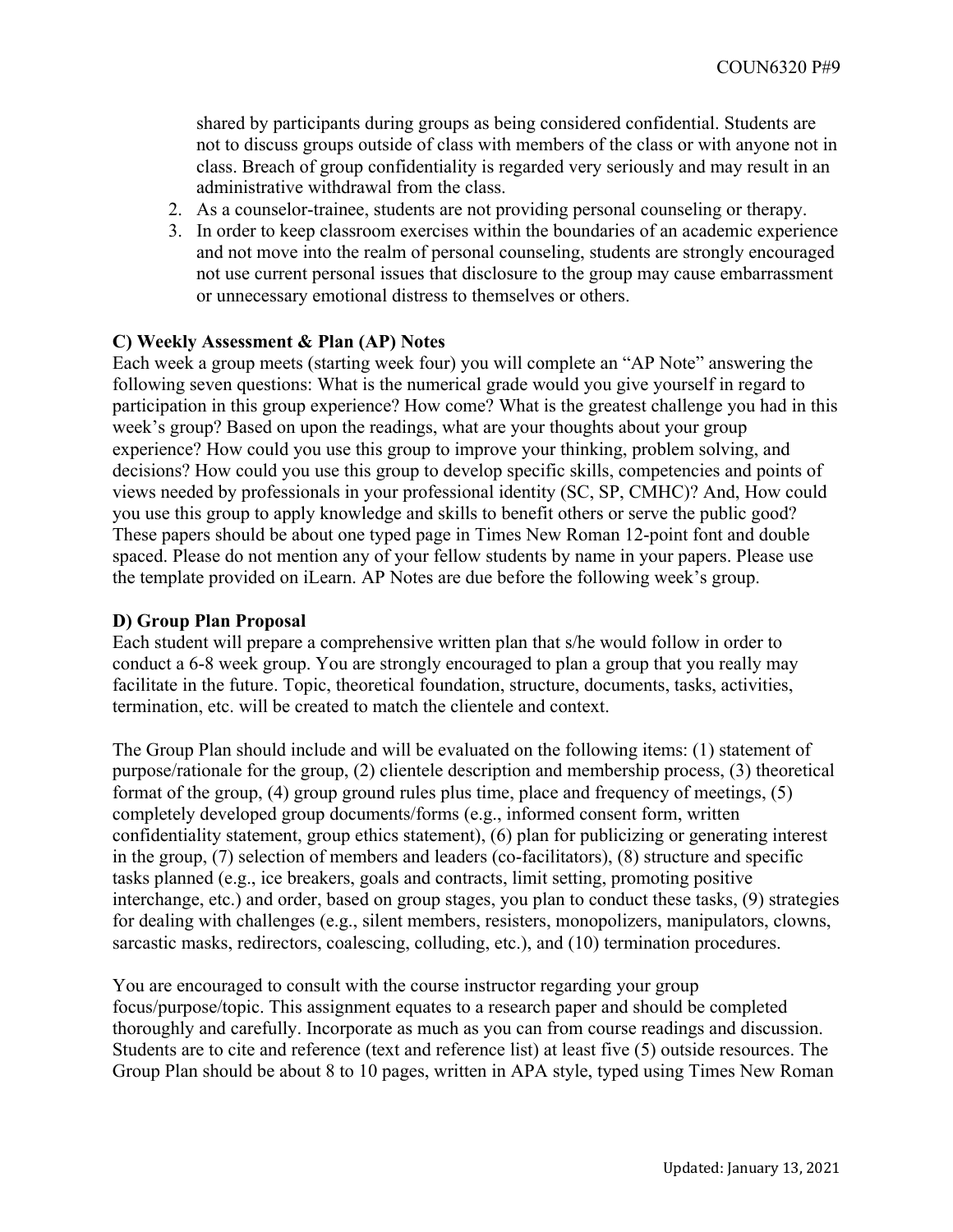12-pt. font, and double-spaced. The paper should be free of spelling and grammatical errors. You do not need to include an abstract. Use the above elements as subheadings (when appropriate).

# **E) Quizzes**

Students will complete online quizzes on chapters from the Corey (2018) textbook. These quizzes will test your knowledge of the individual chapter's content. You have 30 minutes to complete each 20-question quiz. You are permitted to use your textbook as a resource, but you are not permitted to use the internet. See the course calendar for more details. A CPCE-Prep Group Quiz will also be given near the end of the semester to aid students in preparation for the group content in the CPCE comprehensive exam. An additional reading will be provided on iLearn to assist with this quiz. *Quizzes are due before the start of each individual class.*

### **F) Learning Goals & AP Composite Note Paper**

Student will complete two papers based on their learning goals on outcomes from the semester.

- 1. The **Learning Goals Paper** is a one-to-two-page paper that will be due at the beginning of the semester. The paper should include the following:
	- a. What do you hope to learn from this course?
	- b. Review the Group Competencies Scale and provide a self-assessment:
		- i. Strengths What do you perceive as your strengths as they pertain to this course and skill set?
		- ii. Weaknesses What do you perceive as areas for growth or needed improvement coming in to this course?
		- iii. Opportunities What do you perceive as opportunities to use this course and become the professional that you desire?
		- iv. Threats What do you perceive as threats towards your learning and professional development?
	- c. The numerical and letter grade that the student is striving for this semester (e.g., 95-A) and a description of how you will obtain it throughout the semester.
	- d. How you plan on participating with Dr. Hermann-Turner to make the related IDEA objectives below be achieved within this course?
		- **i. Learning to apply course material (to improve thinking, problem solving, and decisions).**
		- **ii. Developing specific skills, competencies, and points of view needed by professionals in the field most closely related to this course.**
		- **iii. Learning to apply knowledge and skills to benefit others or serve the public good.**
- 2. **Assessment & Plan (AP) Composite Note Paper** will compile all of your weekly reflections in to one large document. In addition, students will include the following information at the beginning of the paper:
	- a. A sentence that details the total hours or group experience earned during the course
	- b. Two paragraphs that include a review of the learning goals paper from the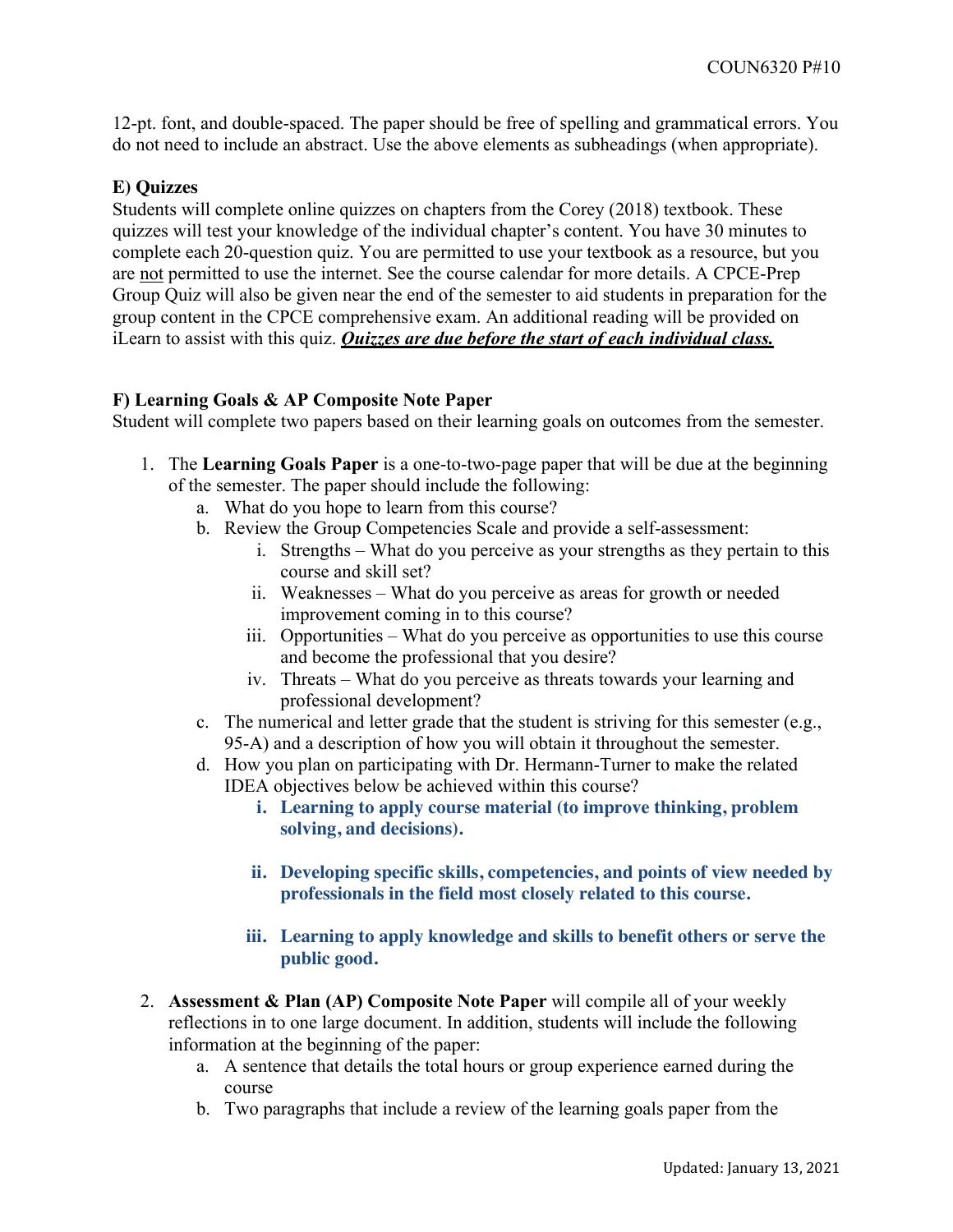beginning of the semester and whether the goals were obtained.

c. What numerical grades the student views he or she earned through both assignments and participation throughout the semester.

# **G) Group Experience in the Community Assessment & Plan (AP) Note**.

Students will participate in a group experience within the community and write a one-page reflection paper on the experience. A template for the paper is posted in the Week One module of iLearn.

\*\*\*If you have any problems with assignments and/or due dates, please contact me prior to the due date so possible accommodations may be made if necessary.

### **Disability Accommodation**

Students with a disability requiring accommodations should contact the Accessible Education Center (AEC). An Accommodation Request (AR) should be completed as soon as possible, preferably by the end of the first week of the course. The AEC is located in the Roaden University Center, Room 112; phone 931-372-6119. For details, view the Tennessee Tech's Policy 340 – Services for Students with Disabilities at Policy Central.

### **Technology Statement**

Because of the personal, interactive nature of the counseling profession and this course, students are asked to refrain from using technology (cell phones, laptops, iPads, etc.) for purposes other than videoconferencing during the class meetings. Cameras should be on for the entire class. Phones should be turned off or set to "silent" prior to class.

## **Flexibility Statement**

The aforementioned requirements, assignments, policies, evaluation procedures, etc. are subject to change. Students' experiences and needs, as well as emerging knowledge and competencies will be used to modify the course syllabus. **I am happy to meet with you and discuss ways you can be more successful**.

## **COVID – 19**

- 1. Students must take personal responsibility in following the recommended CDC COVID-19 guidelines. Students are expected follow all COVID-19 directives published by Tennessee Tech including, but not limited to, notices on Tennessee Tech's webpage, building and facilities signage, and similar publications. The university's Return to Campus Student Handbook can be found at https://www.tntech.edu/return/index.php.
- 2. According to Tennessee Tech University's protocols, face coverings must be worn (covering the mouth and nose) by students in the classroom at all times.
- 3. Students must abide by predetermined social distancing guidelines and seating arrangements. Movement during class sessions should be limited as to not endanger other students or faculty. Students should be conscious and respectful of others and their health concerns.